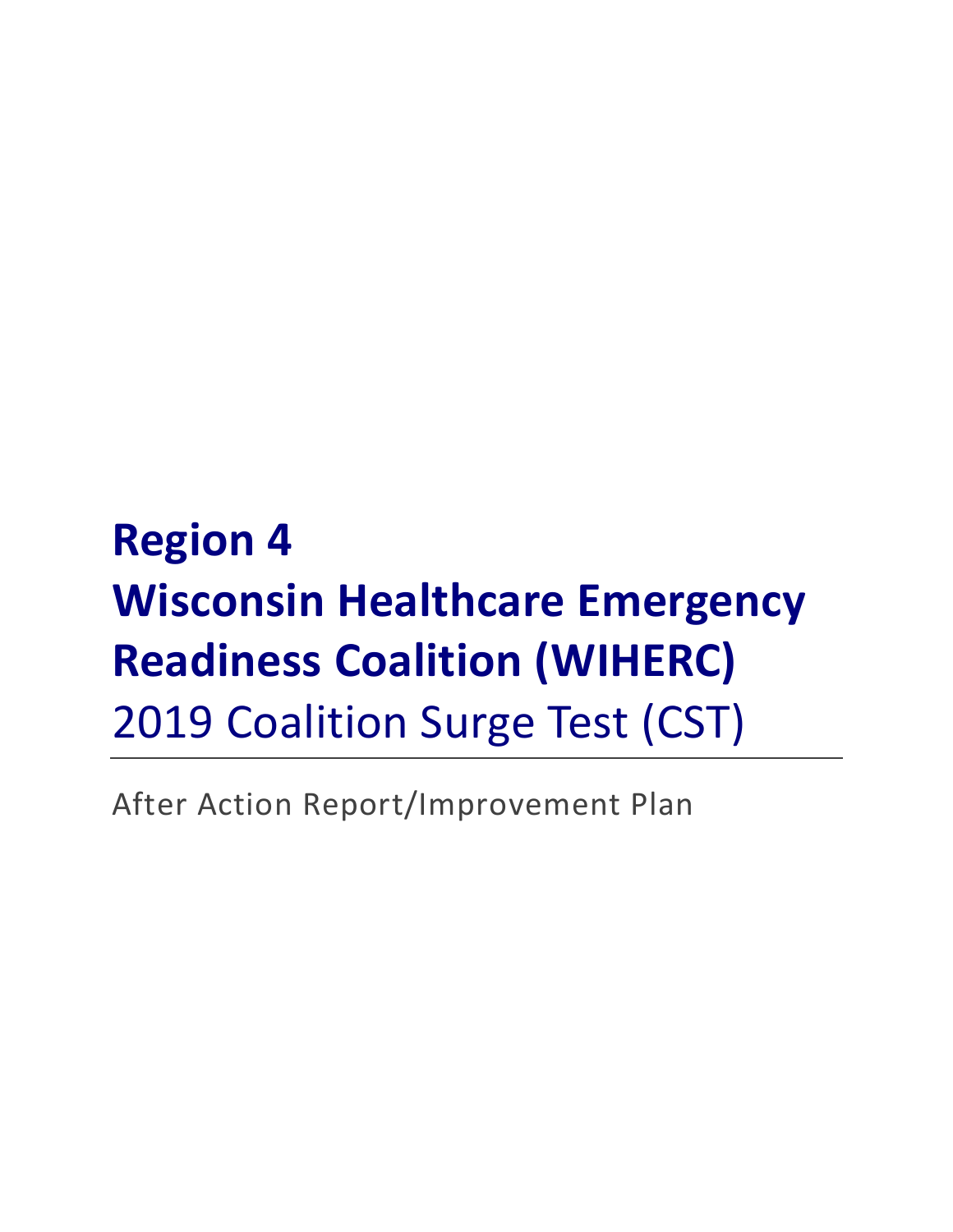# **EXERCISE OVERVIEW**

| <b>Exercise Name</b>     | Region 4 Wisconsin Healthcare Emergency Readiness Coalition<br>(WIHERC) 2019 Coalition Surge Test (CST): Facilitated Discussion (FD)<br>and After-Action Review (AAR)                                                                                                                                                                                                                                                                                                       |  |  |
|--------------------------|-----------------------------------------------------------------------------------------------------------------------------------------------------------------------------------------------------------------------------------------------------------------------------------------------------------------------------------------------------------------------------------------------------------------------------------------------------------------------------|--|--|
| <b>Exercise Date</b>     | The Coalition Surge Test consisted of two conduct sessions:<br>Functional Exercise: 4/4/2019<br>٠<br>Facilitated Discussion/After-Action Review: 4/22/2019 via conference<br>call                                                                                                                                                                                                                                                                                           |  |  |
| <b>Scope</b>             | The Coalition Surge Test (CST) exercises a coalition's ability to work in a<br>coordinated way to find appropriate destinations for patients using a<br>simulated evacuation of at least 20 percent of a coalition's staffed acute-<br>care bed capacity. Region 4 has an estimated staffed bed capacity of 465,<br>with the 20% CST target evacuation of 93 beds. Additional details about<br>the Exercise format and components are captured in the Exercise<br>Overview. |  |  |
| <b>Mission Area(s)</b>   | Response                                                                                                                                                                                                                                                                                                                                                                                                                                                                    |  |  |
| <b>Core Capabilities</b> | <b>Operational Communications</b><br><b>Operational Coordination</b><br>Public Health, Healthcare, and Emergency Medical Services                                                                                                                                                                                                                                                                                                                                           |  |  |
| <b>HPP Capabilities</b>  | Health Care and Medical Response Coordination<br>Continuity of Health Care Service Delivery<br><b>Medical Surge</b>                                                                                                                                                                                                                                                                                                                                                         |  |  |
| <b>Objectives</b>        | Assess the Coalition's ability to (notionally) evacuate and place 20%<br>of staffed acute care beds in the region within 90 minutes<br>Assess the Coalition's ability to find appropriate transportation<br>resources for all evacuating patients within 90 minutes<br>Utilize existing information sharing systems (WI Trac) to share<br>٠<br>situational awareness and obtain key data for decision-making during<br>a regional emergency event                           |  |  |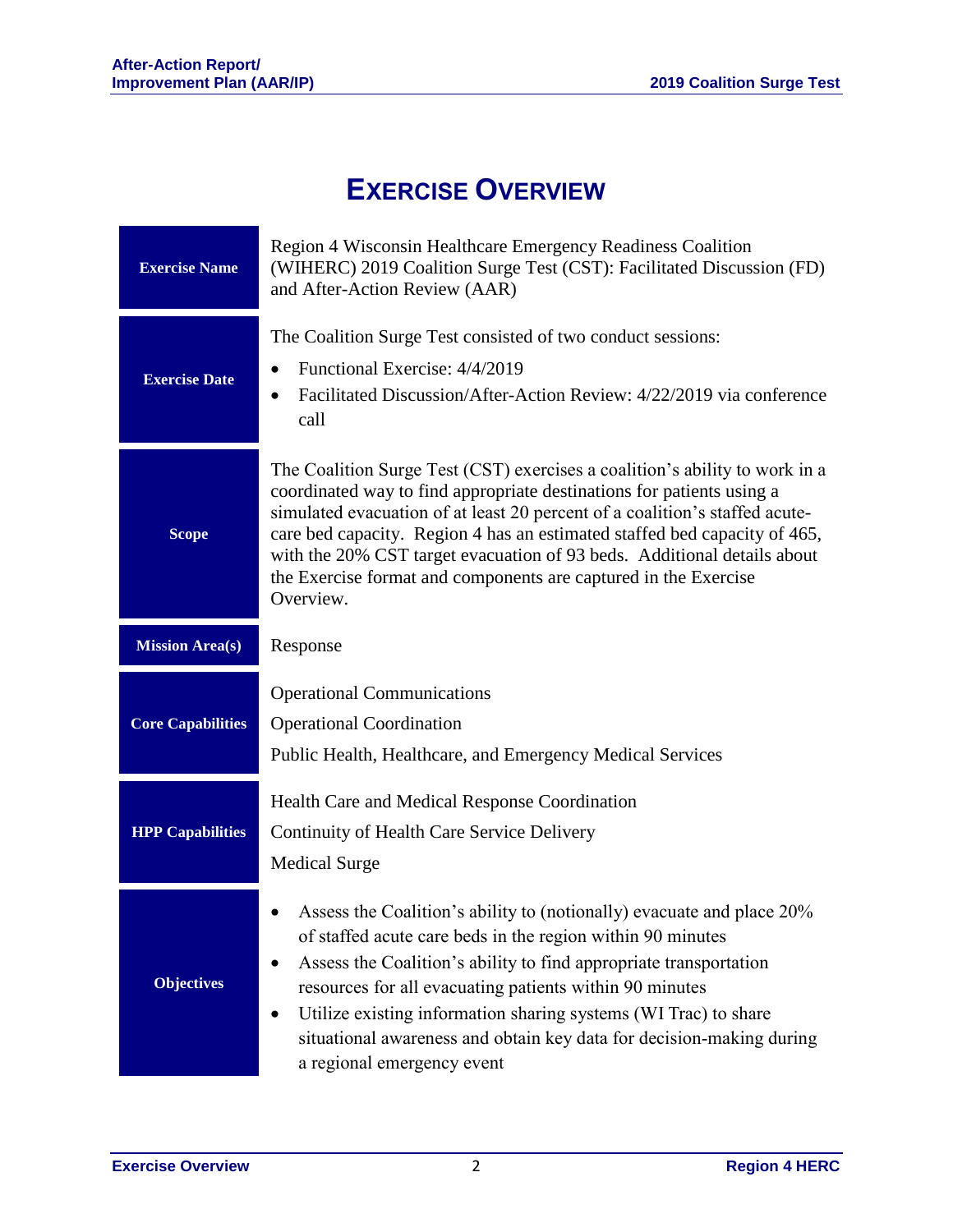#### **After-Action Report/ Improvement Plan (AAR/IP) 2019 Coalition Surge Test**

|                                              | Engage Coalition members in a facilitated discussion to review key<br>data points and identify strengths and areas for improvement related to<br>evacuation and medical surge in the region             |  |
|----------------------------------------------|---------------------------------------------------------------------------------------------------------------------------------------------------------------------------------------------------------|--|
|                                              | Refer to Table 1 for linked capabilities                                                                                                                                                                |  |
| <b>Threat or Hazard</b>                      | <b>Hospital Evacuation</b>                                                                                                                                                                              |  |
| <b>Scenario</b>                              | None, as defined by the Assistant Secretary for Preparedness and<br>Response                                                                                                                            |  |
| <b>Sponsor</b>                               | Region 4 WIHERC, as required and supported by the Assistant Secretary<br>for Preparedness and Response (ASPR) for the U.S. Department of Health<br>and Human Services.                                  |  |
| <b>Participating</b><br><b>Organizations</b> | Region 4 Wisconsin Healthcare Emergency Readiness Coalition core<br>membership (Emergency Management, Emergency Medical Services,<br>Hospital, and Public Health), as well as other interested parties. |  |
| <b>Point of Contact</b>                      | Loren W. Klemp, Coalition Coordinator<br>Region 4 Wisconsin Healthcare Emergency Readiness Coalition<br>loren.klemp@gmail.com<br>608-751-0698                                                           |  |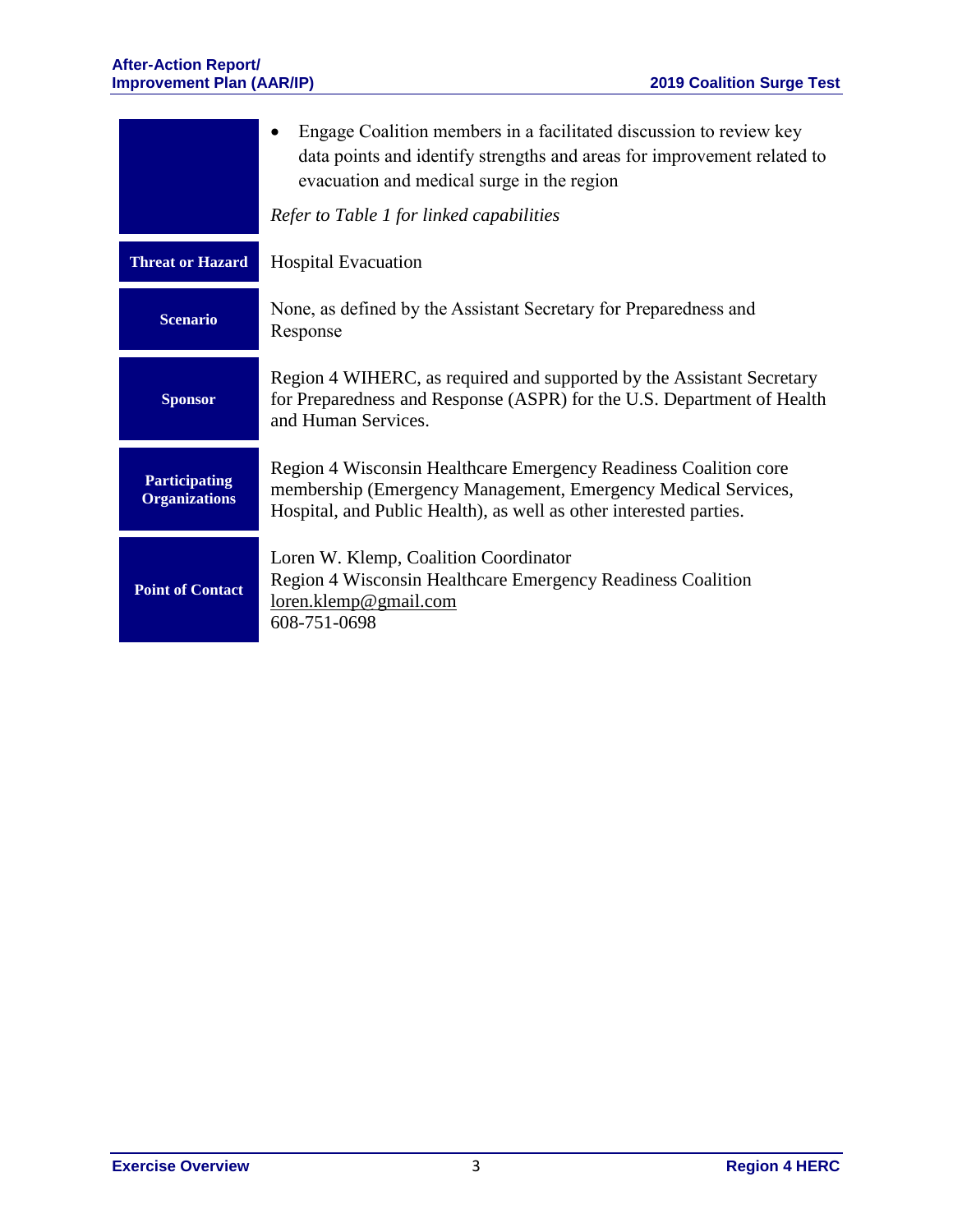# **EXECUTIVE SUMMARY**

#### **I. Coalition Surge Test Overview**

The Region 4 Wisconsin Healthcare Emergency Readiness Coalition (HERC) is located in the far western section of Wisconsin. The mission of the Region 4 HERC is: To coordinate how public health, healthcare institutions, and first responders will manage to enact a uniform and unified response to emergencies. Including, but not limited to, mass casualties, environmental catastrophe or pandemic disease events. We will support our communities before, during and after such disasters.

Region 4 HERC is funded through the U.S. Department of Health & Human Services, Office of the Assistant Secretary for Preparedness and Response (ASPR) Hospital Preparedness Program (HPP) grant. Funding recipients must meet set deliverables, and for Budget Period 1 Supplemental (July 1, 2018-June 30, 2019), this includes the conduct of the Coalition Surge Test (CST).

The Coalition Surge Test was developed by  $ASPR<sup>1</sup>$  and is designed to help health care coalitions (HCCs) identify gaps in their surge planning through a low- to no-notice exercise. The CST tests a coalition's ability to work in a coordinated way to find appropriate destinations for patients using a simulated evacuation of at least 20 percent of a coalition's staffed acute-care bed capacity. The Region 4 WIHERC modified the delivery format but includes all of the required CST components.

- *Conduct Session 1: Table Top Exercise with Functional Elements.* The exercise starts 60 minutes after the assessment team notifies one or more hospitals or other patient-care facilities that they need to stand up their facility command centers. The ASPR Coalition Surge Test performance measures will be collected for the first 90 minutes of the exercise, or when all patients are placed, whichever comes first.
- *Conduct Session 2: Facilitated Discussion and After-Action Review.* Coalition members will participate in a facilitated discussion that explores issues raised during the exercise. The facilitated discussion may include: patient transportation planning, receiving health care facility capacity, patient tracking and public information, the needs of vulnerable patients, and continuity of operations. Coalition members will also take part in an after-action review which concludes the CST and consists of an assessment of strengths and weaknesses and corrective action planning.

During the Functional Exercise conduct, the following pre-identified facilities simulated evacuation:

- Gundersen Health System- La Crosse
- Gundersen Health System St. Joseph's Hillsboro
- Crossing Rivers Health

 $\overline{a}$ 

<sup>1</sup> https://www.phe.gov/Preparedness/planning/hpp/Pages/coaltion-tool.aspx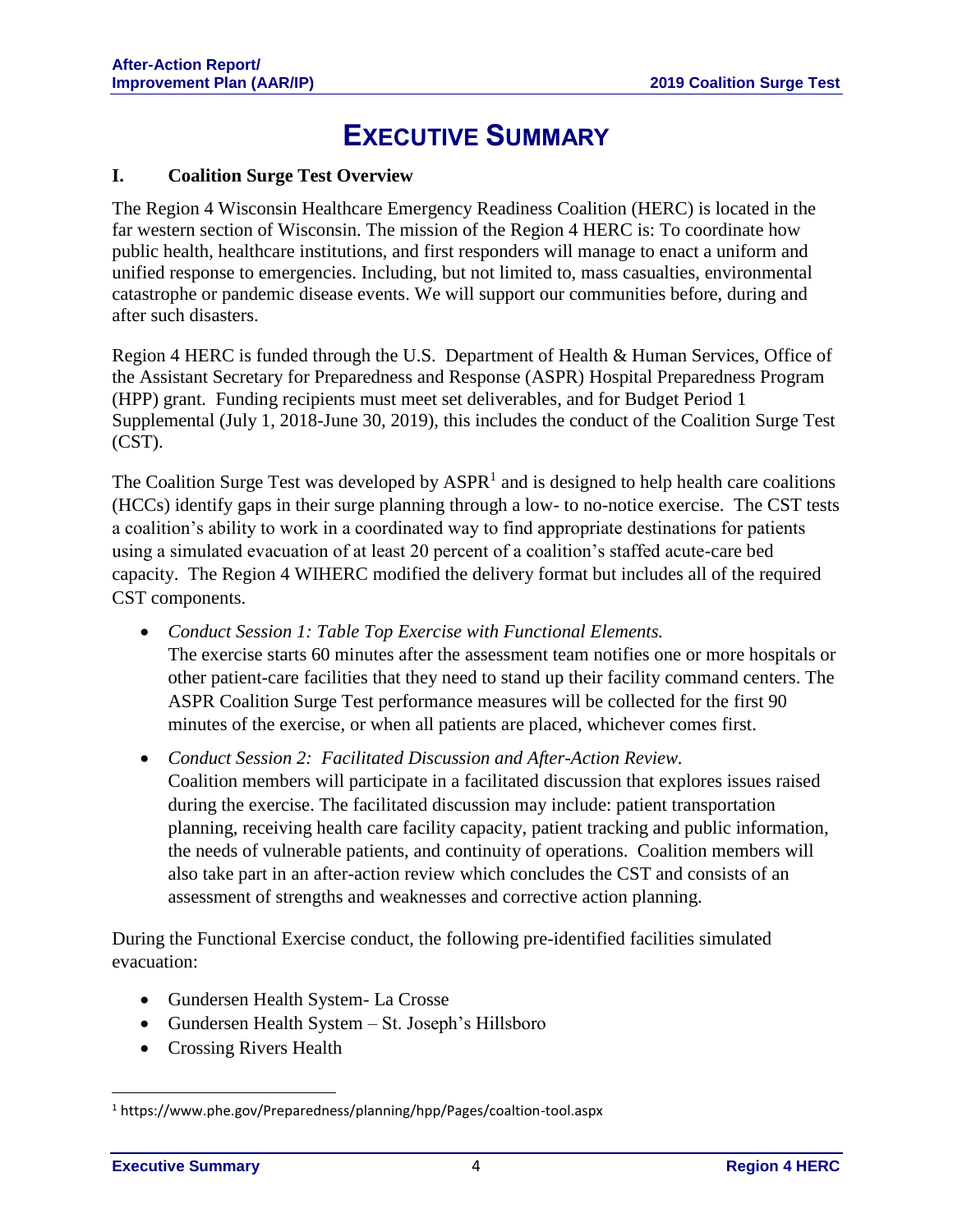### **II. Conduct**

Conduct followed this Exercise Schedule:

| <b>Time</b>                                            | <b>Activity</b>                                                                                     | <b>Personnel</b>                                                                | <b>Expected Actions</b>                                                                                                                  |  |  |  |
|--------------------------------------------------------|-----------------------------------------------------------------------------------------------------|---------------------------------------------------------------------------------|------------------------------------------------------------------------------------------------------------------------------------------|--|--|--|
| CST Exercise Day-Thursday, April 4, 2019               |                                                                                                     |                                                                                 |                                                                                                                                          |  |  |  |
| 0800                                                   | <b>Evacuating Facility</b><br>Controller/Evaluator<br>arrives on site                               | Facility<br>Controller/Evaluator                                                | Evacuating facility<br>$\bullet$<br>prepares to start CST                                                                                |  |  |  |
| 0845                                                   | <b>Player Briefing</b>                                                                              | Facility<br>Controller/Evaluator,<br><b>Evacuating facility</b><br>participants | Conduct Briefing on<br>$\bullet$<br>the CST<br>Notification of staff<br>٠<br>and activation of<br>command team                           |  |  |  |
| 0900                                                   | WiTrac Alert                                                                                        | <b>Evacuating Hospitals</b>                                                     | <b>Coalition members</b><br>$\bullet$<br>update system with<br>bed polling data                                                          |  |  |  |
| 0900-1030                                              | <b>Coalition Surge Test:</b><br><b>Functional Exercise</b>                                          | <b>All Coalition Members</b>                                                    | Conduct CST for 90<br>$\bullet$<br>minutes or until all<br>patients have been<br>placed<br>Evaluate using<br>$\bullet$<br>provided tools |  |  |  |
| 1100-1200                                              | <b>Coalition Surge Test:</b><br><b>Functional Exercise</b><br><b>Evacuating Facility</b><br>Hotwash | Facility<br>Controller/Evaluator,<br><b>Evacuating facility</b><br>participants | Conduct brief<br>$\bullet$<br>hotwash with facility<br>participants                                                                      |  |  |  |
| <b>Facilitated Discussion - Monday, April 22, 2019</b> |                                                                                                     |                                                                                 |                                                                                                                                          |  |  |  |
| 1000-1200                                              | <b>CST</b> Facilitated<br>Discussion and After-<br><b>Action Review</b>                             | <b>All Coalition Members</b>                                                    | <b>Conduct Facilitated</b><br>$\bullet$<br>Discussion and After-<br>Action Review in<br>person and via<br>conference line                |  |  |  |

Major findings are captured below, and a detailed analysis is featured in the next section. Additional reports and numbers can be found in the Appendices.

### **III. Major Findings**

Through the course of the exercise, the following information was documented:

- Patients at start of exercise: 288 (Gundersen La Crosse was a portion of beds only.)
- Patients able to be discharged: 56
- Patients to be evacuated: 41
- Patient beds found for evacuating patients: 41 (100%)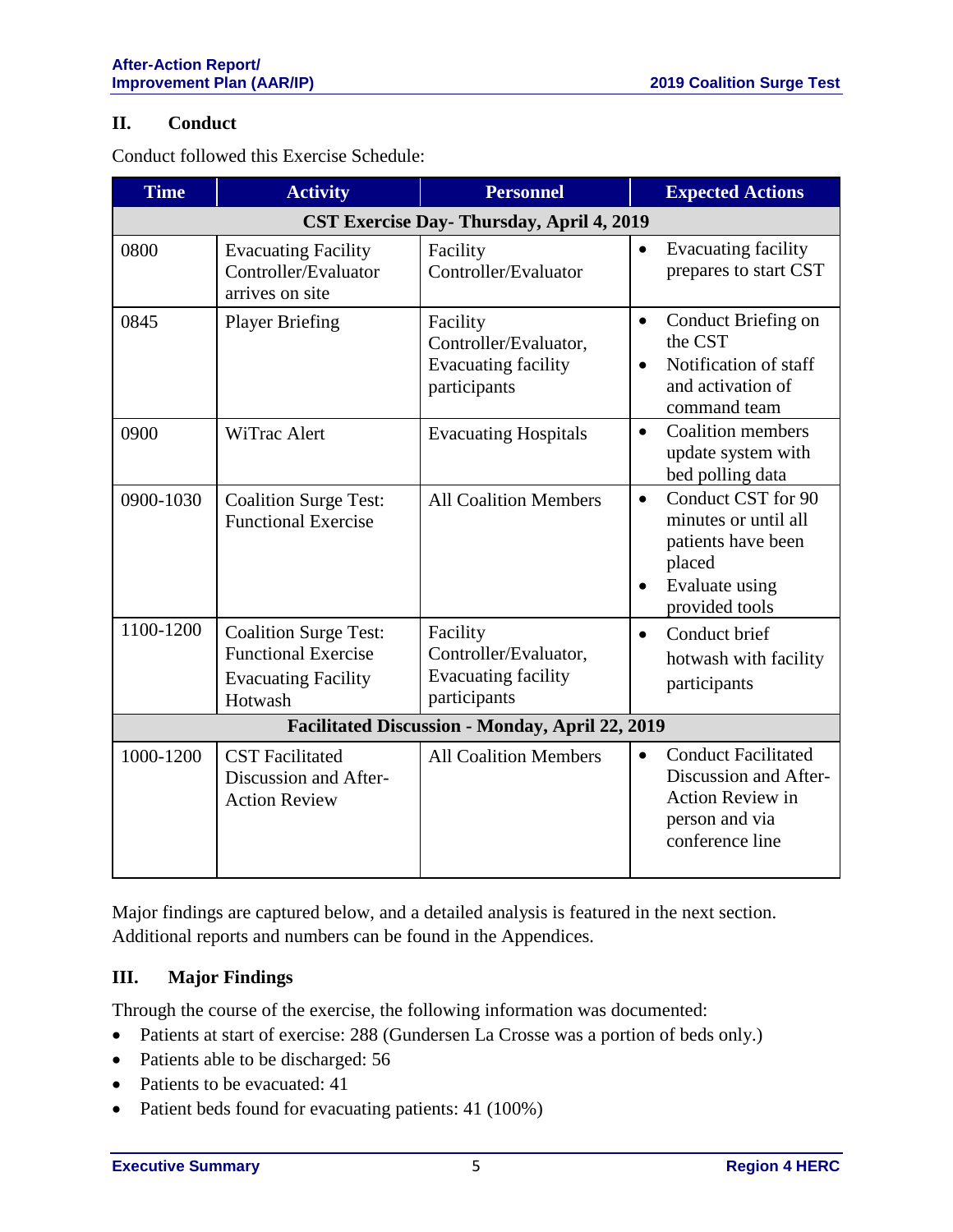• Patients transported (officially placed per ASPR): 39 (100%)

*Full documentation of exercise numbers can be found in Appendix C: ASPR Performance Metrics.*

## *Major Strengths*

• Region 4 Coalition members exhibited strong communication and coordination during both the Tabletop/Functional Exercise portion of the Coalition Surge Test, as well as the Facilitated Discussion/After Action Review. Coalition members demonstrated partnerships, participation, and a great willingness to work together.

### *Major Areas for Improvement*

• Participants reported poor situational awareness of bed availability through the WI Trac system; there is no existing protocol to regularly update bed availability and/or to demonstrate when previously available beds have been committed.

### *Next Steps*

- Consider exercising the "out of region" or "out of state" patient movement
- Continue to engage all core members of the Coalition on planning, training, and exercise activities
- Continue to evaluate the procurement of a patient tracking board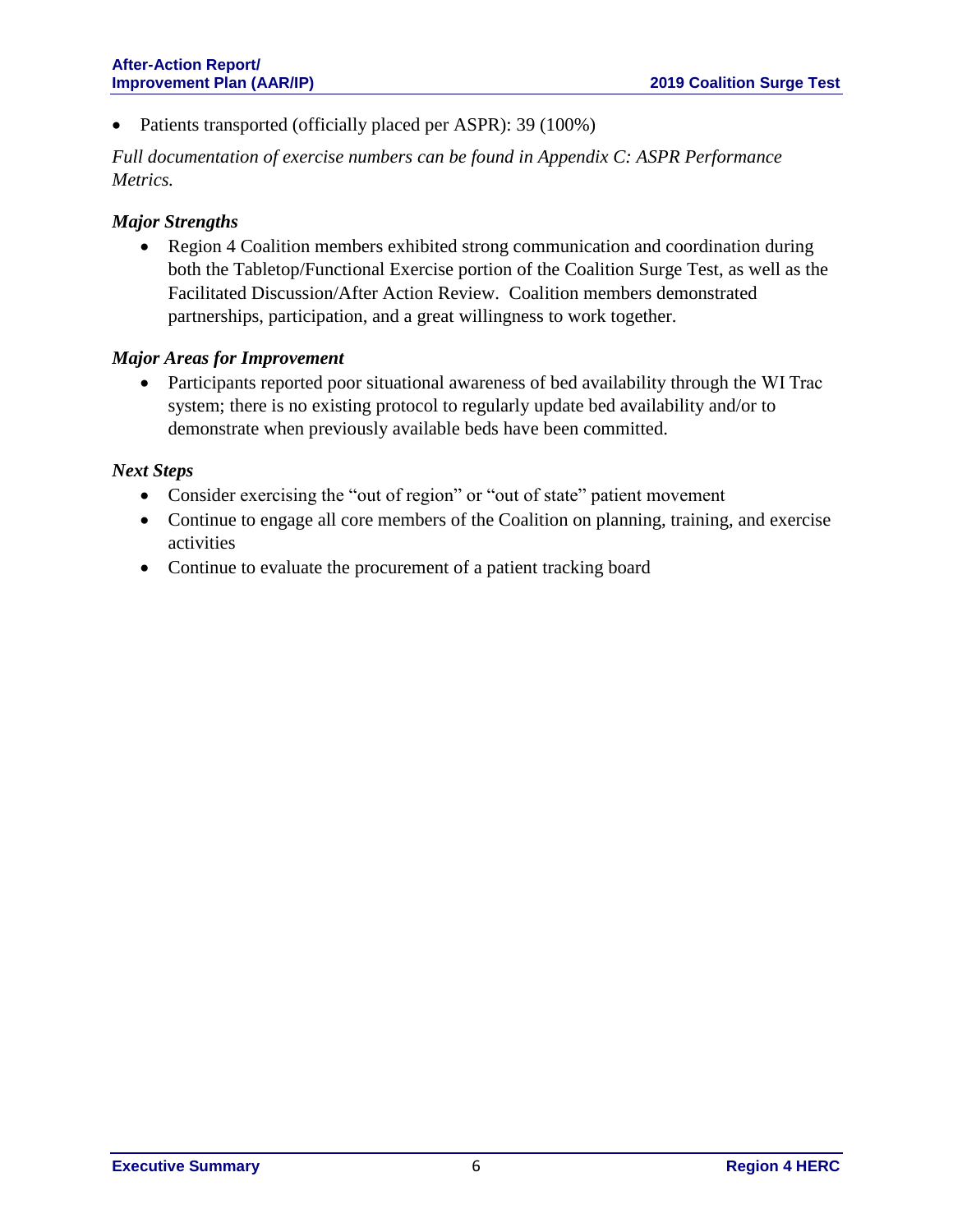# **ANALYSIS**

**Objective 1:** Assess the Coalition's ability to (notionally) evacuate and place 20% of staffed acute care beds in the region within 90 minutes

- **Associated Core Capabilities:** Operational Communications, Operational Coordination, Public Health, Healthcare, and Emergency Medical Services
- **Linked HPP Capabilities:** Health Care and Medical Response Coordination: Continuity of Health Care Service Delivery, Medical Surge

### **Strengths**

The success of this capability level can be attributed to the following strengths:

**Strength 1***:* The three evacuating hospitals were able to rapidly assess current patient census and evaluate patients that could be discharged. This reduced the number of patients that needed to be evacuated, resulting in less impact on the system. Evacuating hospitals had plans in place to evacuate, discussed patient prioritization and order of evacuation (even though some did not have this in plans), and activated the Hospital Incident Command System to coordinate response activities.

**Strength 2***:* The exercise included emergency management who would be an important partner during emergency events. Emergency management provided guidance and advice during the exercise but could be utilized to assist in securing resources within the County if needed.

**Strength 3***:* Gundersen Health System - La Crosse considered a nearby hotel connected to the hospital as an initial location to move discharged patient to while awaiting transport by family members or coordinated transport. This was a positive consideration that assisted in the movement of patients safely out of the hospital.

**Strength 4***:* Hospital Commend Centers coordinated with public information personnel to ensure a coordinated message was being developed (or considered) within the corporate Gundersen Health System.

**Strength 5***:* The charge nurses were very proactive and responsive in responding to the census and discharge orders needed (possibly more than physicians). Charge nurses are on the units and have patient information readily available.

#### **Areas for Improvement**

The following areas require improvement to achieve the full capability level:

**Area for Improvement 1:** Updated bed availability information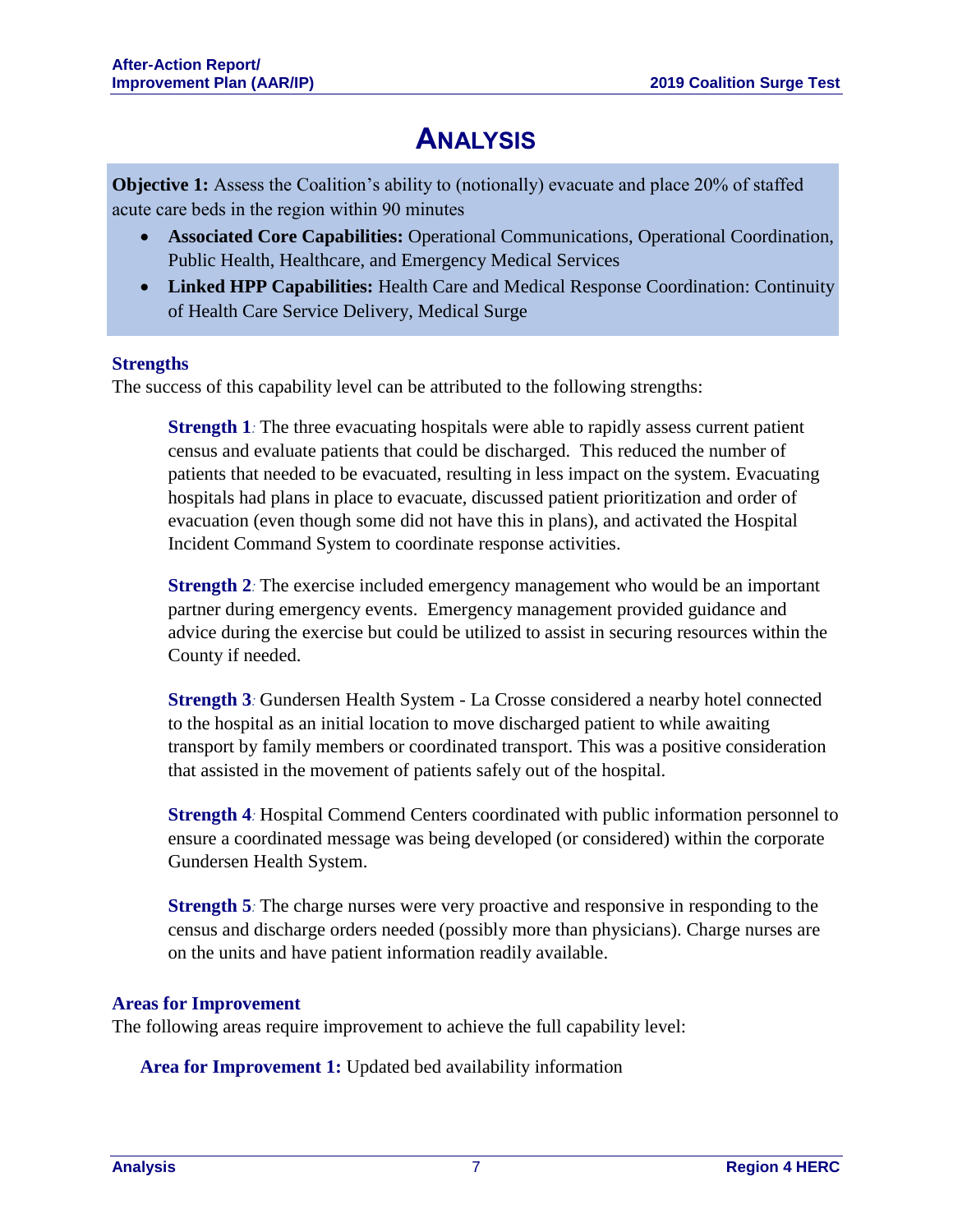**Analysis:**There is not currently a formal process to regularly update WI Trac. Upon receiving the WI Trac alert, most hospitals updated initial availability, which was used by the evacuating hospitals to guide decision-making on where to evacuate patients to. There was great difficulty observed in maintaining current situational awareness on bed availability when multiple hospitals were requesting the same beds.

#### **Recommendation:**

1. Consider developing a WI Trac protocol on updating bed availability, including frequency and where to update beds and report accepted patients.

#### **Area for Improvement 2:** Incident Command Staffing

**Analysis:**The evacuating hospitals should consider assigning staffing adequate to handle the large number of patients in the system. Some of the larger systems, with high numbers of acute-care beds will need to have staff identified within the HCC to focus on patient evacuation and/or discharge and another team to focus on securing transportation assets. Clearly, these teams or units will be highly dependent on each other during the entirety of the emergency.

#### **Recommendations:**

1. Consider expanding the command structure to identify staff to handle the patient evacuation/discharge status and seperate staff to coordinate transportation needs.

**Objective 2:** Assess the Coalition's ability to find appropriate transportation resources for all evacuating patients within 90 minutes

- **Associated Core Capabilities:** Operational Communications, Operational Coordination, Public Health, Healthcare, and Emergency Medical Services
- **Linked HPP Capabilities:** Health Care and Medical Response Coordination: Continuity of Health Care Service Delivery, Medical Surge

#### **Strengths**

The success of this capability level can be attributed to the following strengths:

**Strength 1***:* Evacuating facilities notified ambulance partners early in the event upon recognizing the need to evacuate. This early notification allowed EMS and ambulance providers time to activate staff and resources so when the hospital was "ready" to move patients, the appropriate resources would have been available on site. Additionally, hospitals worked with EMS and ambulance providers to talk through the necessary resources and calculate realistic transportation times when planning for return trips.

**Strength 2:** Evacuating facilities planned for the necessary logistics for transporting large numbers of patients, including identifying ambulance staging and loading areas, which will be critical during a facility evacuation. Staffing, security, and signage will also be key planning aspects for these staging and loading areas.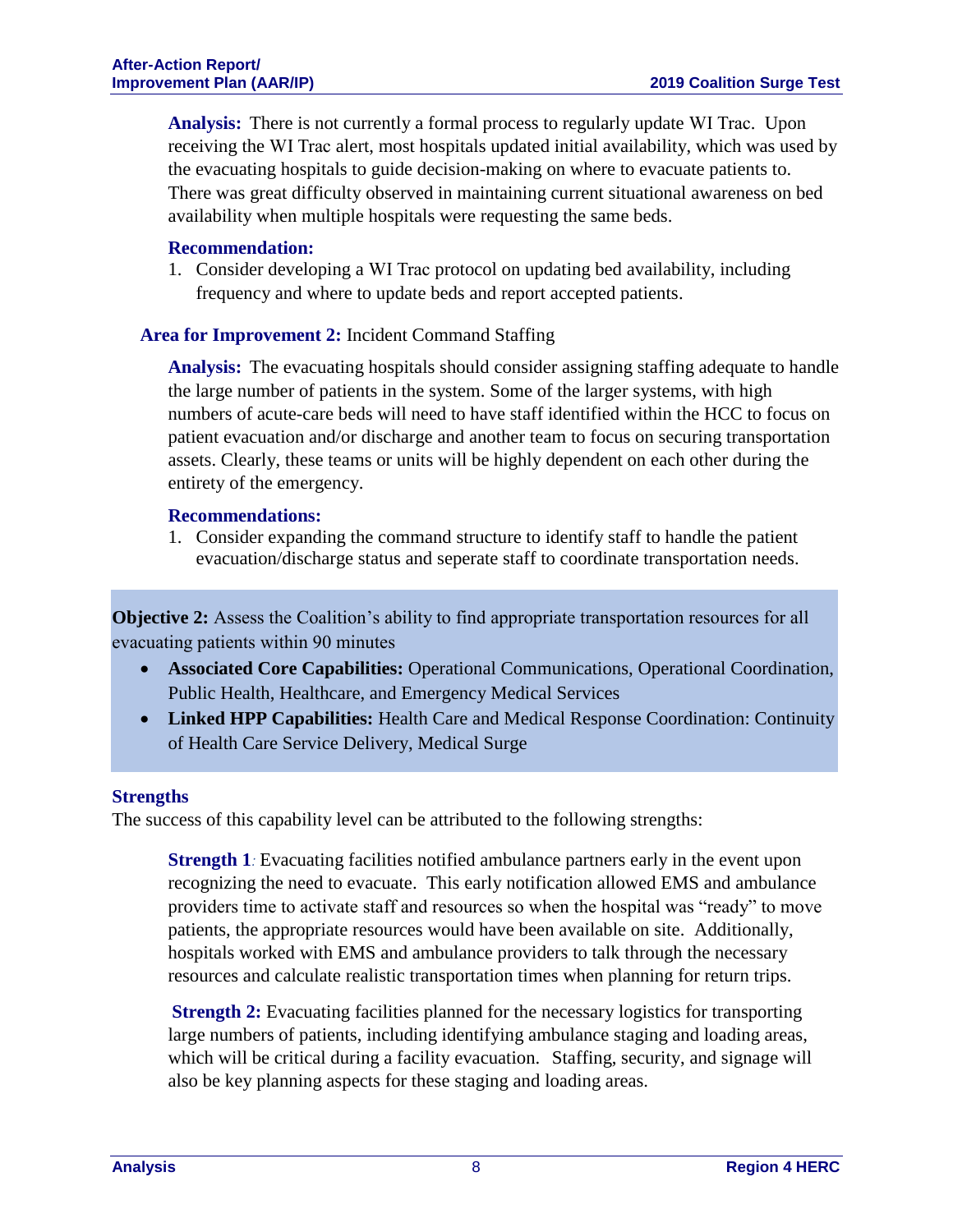**Strength 3:** Evacuating hospital looked outside of simply utilizing ambulances to move patients but looked at local buses, wheelchair vans, and other resources available by allied health partners.

#### **Areas for Improvement**

The following areas require improvement to achieve the full capability level:

**Area for Improvement 1:** Tracking of ambulance resources

**Analysis:**During the Functional Exercise, evacuating facilities reported that there was difficulty in matching available ambulances to patients. Individual evacuating facilities contacted area EMS and ambulance providers to request available assets, and proceeded to match patients to available vehicles. There was a clear need for a better tool for tracking available ambulance resources and matching to evacuating patients. There may be opportunity to facilitate this at the regional level. Some organizations reported surprise at the number of resources able to be committed. In a real event of this nature, the number of staff and resources needed to move patients will likely exceed what is available within the region. Continue to evaluate how patients would be matched to available ambulance resources during a large-scale patient movement event such as hospital(s) evacuation.

#### **Recommendation:**

1. Evaluate tools and/or use of regional partners (i.e. RMCC or MedCom dispatch) to streamline the matching of ambulances to patients during an evacuation.

**Objective 3:** Utilize existing information sharing systems (WI Trac) to share situational awareness and obtain key data for decision-making during a regional emergency event

- **Associated Core Capabilities:** Operational Communications
- **Linked HPP Capabilities:** Health Care and Medical Response Coordination

#### **Strengths**

The success of this capability level can be attributed to the following strengths:

**Strength 1***:* Exercise participants including evacuation and receiving facilities, EMS, and HERC used WI Trac during the exercise to share situational awareness and obtain key data for decision-making. Many of the facilities that used the system reported feeling more comfortable and stated their peer coalition members were more responsive within the system than in previous exercises.

#### **Areas for Improvement**

The following areas require improvement to achieve the full capability level:

**Area for Improvement 1:** Process to update WI Trac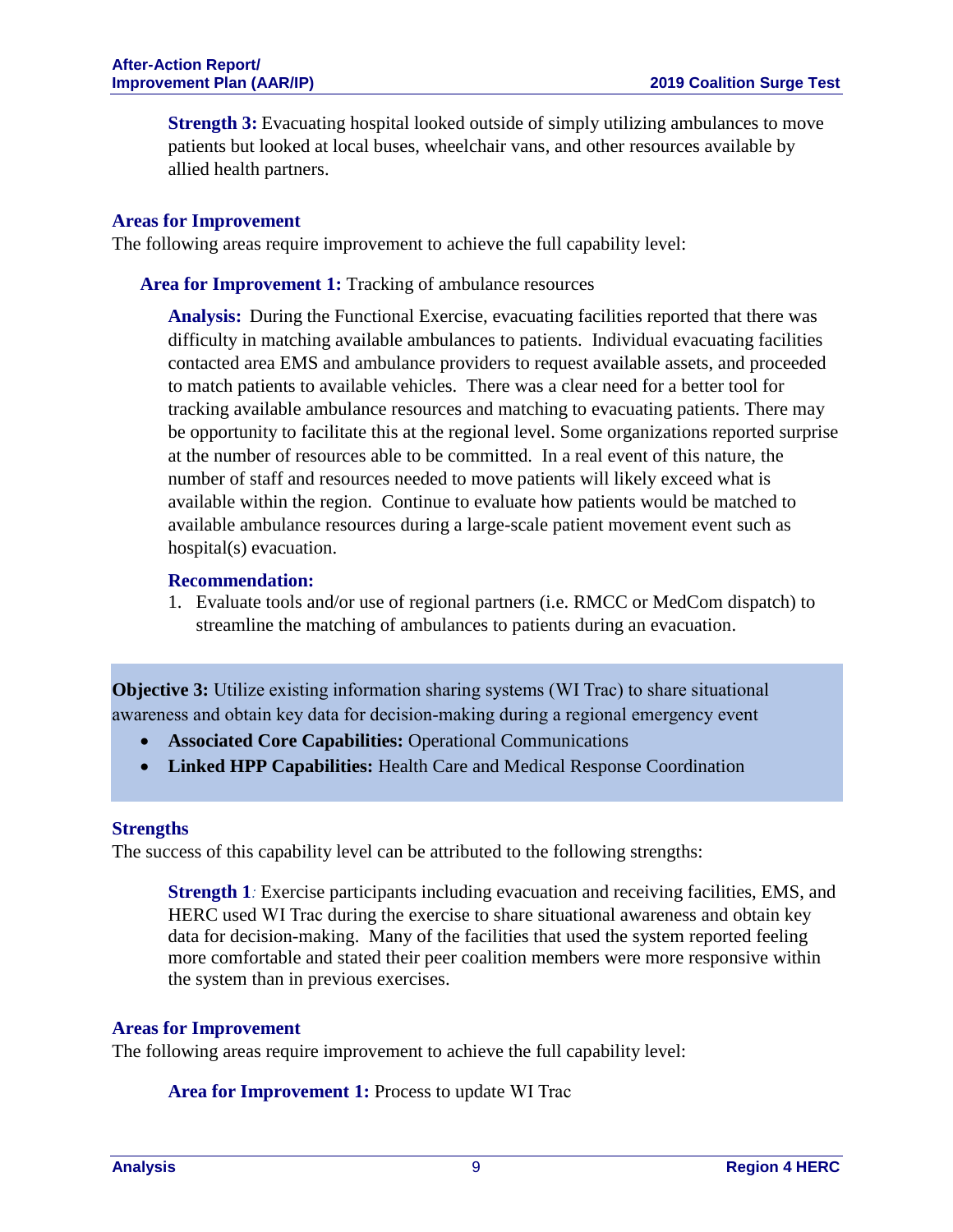**Analysis:**As described in Objective 1: Area for Improvement 1, there is no standard protocol on frequency to update beds during a medical surge event, or how to capture beds that have been allocated. There was great difficulty observed in maintaining current situational awareness on bed availability when multiple hospitals were requesting the same beds. Additionally, it was noted that evacuating facilities should not rely exclusively on WI Trac for bed availability. While the tool is useful in initially identifying potential available beds, particularly when multiple facilities are competing for beds, a direct call to the receiving facility is still needed. This may have been an exercise artificiality, but ensure evacuating hospitals directly communicate with receiving hospitals about patients to be transferred. Consider developing guidance or a standard operating protocol for use of WI Trac.

#### **Recommendation:**

1. See Objective 1: Area for Improvement 1

#### Area for Improvement 2: Patient tracking

**Analysis:** Exercise participants discussed the gap in existing information systems ability to track patients during emergency events. There is not currently a system or method to do this at the coalition/regional level. Hospitals were wondering what the capability of Wi Trac might be to track patients, and EPIC can be used for "within system" movement but does not help when patients go outside to other facilities.

#### **Recommendation:**

1. Continue to evaluate systems and methods to track patients within the Coalition.

**Objective 4:** Engage Coalition members in a facilitated discussion to review key data points and identify strengths and areas for improvement related to evacuation and medical surge in the region

- **Associated Core Capabilities:** Operational Communications, Operational Coordination, Public Health, Healthcare, and Emergency Medical Services
- **Linked HPP Capabilities:** Health Care and Medical Response Coordination: Continuity of Health Care Service Delivery, Medical Surge

#### **Strengths**

The success of this capability level can be attributed to the following strengths:

**Strength 1***:* During the Facilitated Discussion, there was good representation from evacuating and receiving facilities. Coalition members also supported the exercise with Executive level participation.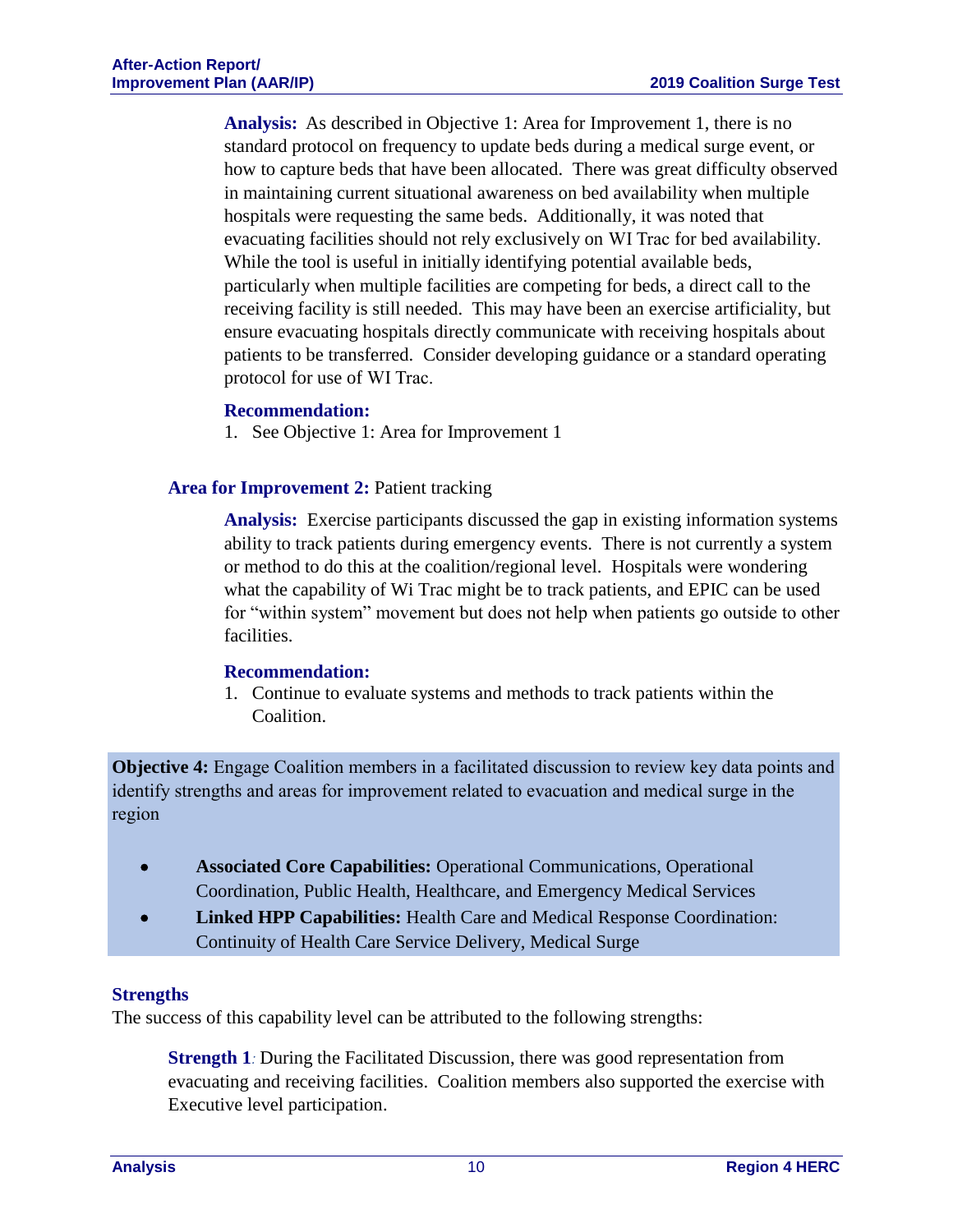#### **Areas for Improvement**

The following areas require improvement to achieve the full capability level:

#### **Area for Improvement 1:** Outside region patient movement

**Analysis:** During Facilitated Discussion and in Participant Feedback, Coalition members commented that there is a need for more training and awareness on movement of patients outside of the region. Since Region 4 is on the border, it would be very feasible that hospitals might have to move patients to another State. For future exercises, it might be helpful to have contact available for outside region resources to evaluate how that process can be handled.

#### **Recommendations:**

1. During the next exercise consider looking outside of the region for patient evacuation and transfers.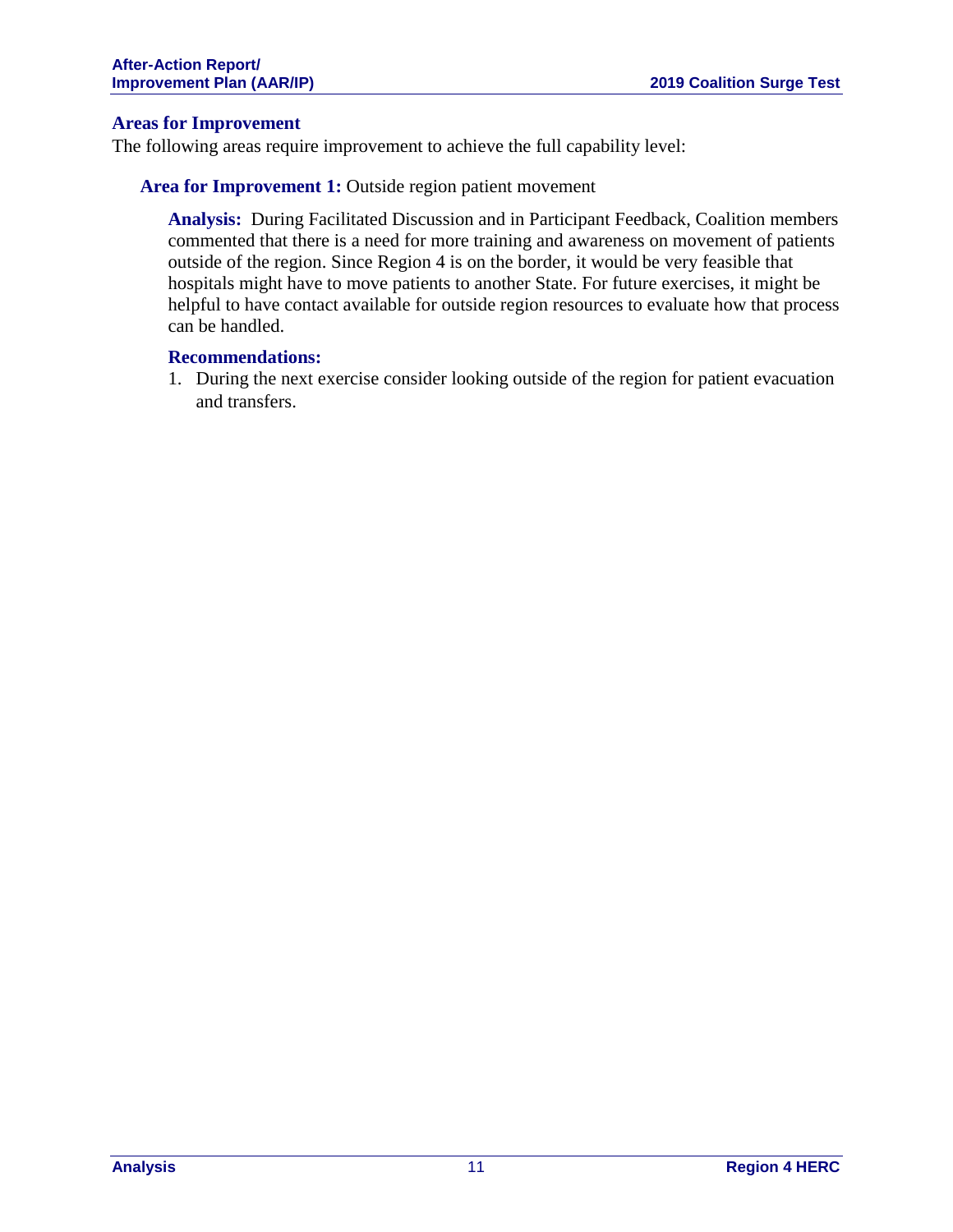# **APPENDIX A: PARTICIPATING FACILITIES**

# **I. Functional Exercise: 4/4/2019**

The following facilities/organizations were either evacuating facilities, receiving facilities, transportation providers, or were contacted during this Phase of the Coalition Surge Test.

| <b>Facility/Organization Name</b>               |  |  |  |
|-------------------------------------------------|--|--|--|
| <b>Emergency Management</b>                     |  |  |  |
| La Crosse County Emergency Management           |  |  |  |
| <b>Vernon County Emergency Management</b>       |  |  |  |
| Fire, EMS, and Ambulance Providers              |  |  |  |
| Caledonia Ambulance                             |  |  |  |
| <b>Camp Douglas EMS</b>                         |  |  |  |
| <b>Coulee Trails</b>                            |  |  |  |
| El Kader                                        |  |  |  |
| <b>Grant County</b>                             |  |  |  |
| Hillsboro                                       |  |  |  |
| Lamers                                          |  |  |  |
| MarMac                                          |  |  |  |
| Monona                                          |  |  |  |
| <b>Tri-State Ambulance</b>                      |  |  |  |
| <b>Winona Ambulance</b>                         |  |  |  |
| <b>Hospitals and Healthcare Facilities</b>      |  |  |  |
| <b>Bethany Care Center</b>                      |  |  |  |
| <b>Black River Memorial Hospital</b>            |  |  |  |
| <b>Crossing Rivers Health</b>                   |  |  |  |
| Gundersen Health System - La Crosse             |  |  |  |
| Gundersen Health System- St. Joseph's Hillsboro |  |  |  |
| Gundersen Health System - Moundview             |  |  |  |
| <b>Harmony Care Center</b>                      |  |  |  |
| <b>Hillview Care Center</b>                     |  |  |  |
| <b>Onalaska Care Center</b>                     |  |  |  |
| <b>Richland Center</b>                          |  |  |  |
| <b>Tweeten Care Center</b>                      |  |  |  |
| Vernon County Memorial Hospital                 |  |  |  |
| Vernon Manor                                    |  |  |  |
| Mayo Clinic Health System - La Crosse           |  |  |  |
| <b>Public Health</b>                            |  |  |  |
| <b>Crawford County Public Health</b>            |  |  |  |
| La Crosse County Public Health                  |  |  |  |
| Vernon County Public Health                     |  |  |  |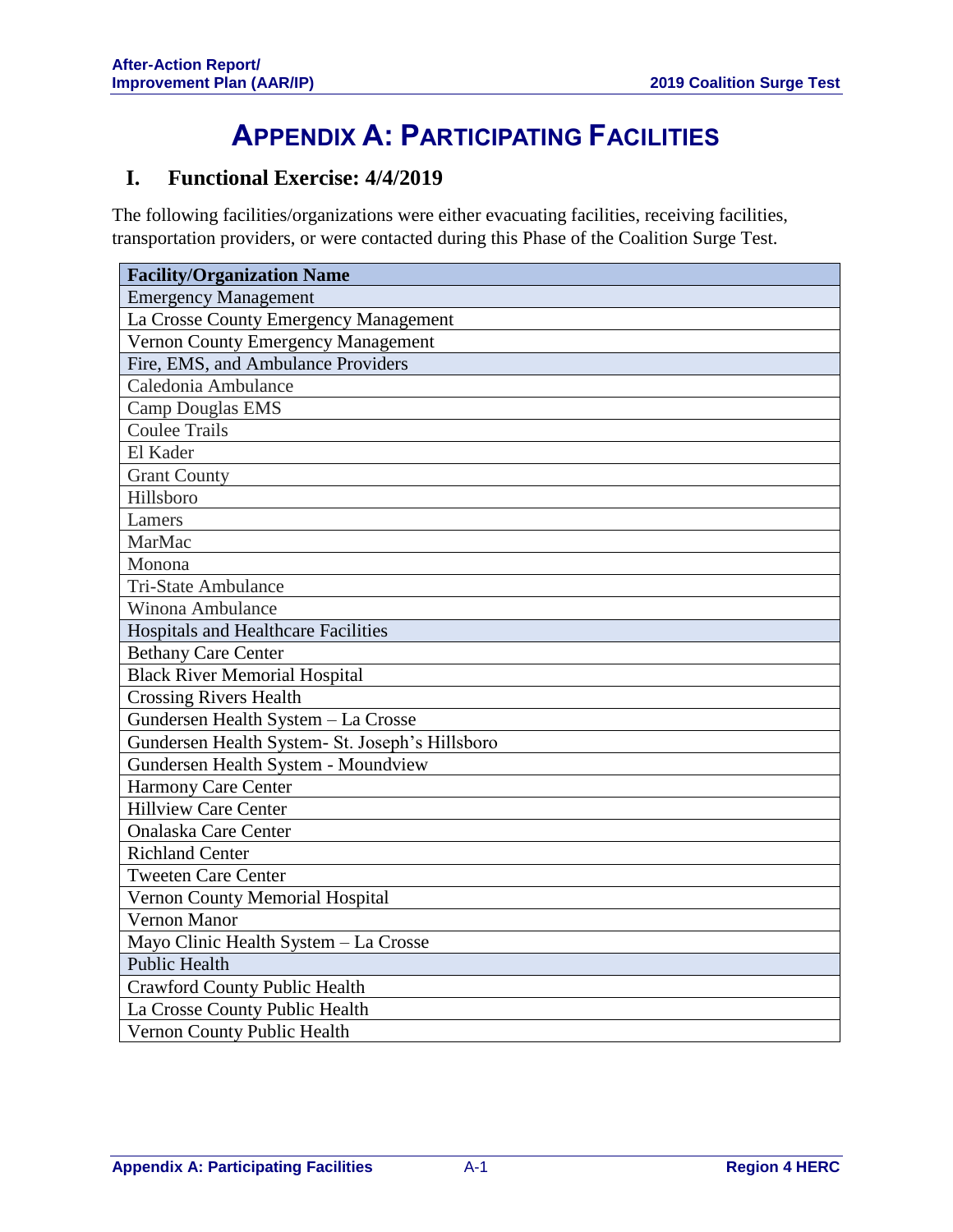# **II. Facilitated Discussion/After Action Review: 4/22/2019**

The following facilities/organizations participated in the Facilitated Discussion/After Action Review. An asterisk (\*) denotes Executive participation.

| <b>Facility/Organization Name</b>                 |  |  |
|---------------------------------------------------|--|--|
| *Black River Memorial Hospital                    |  |  |
| Crawford County Public Health Department          |  |  |
| <i>*Crossing Rivers Health</i>                    |  |  |
| *Gundersen Health System - La Crosse              |  |  |
| *Gundersen Health System – St. Joseph's Hillsboro |  |  |
| La Crosse County Public Health Department         |  |  |
| Region 4 Healthcare Emergency Readiness Coalition |  |  |
| <i><b>*Tri-State Ambulance</b></i>                |  |  |
| Vernon County Public Health Department            |  |  |
| *Vernon Memorial Hospital                         |  |  |
| <b>Wisconsin Department of Health Services</b>    |  |  |